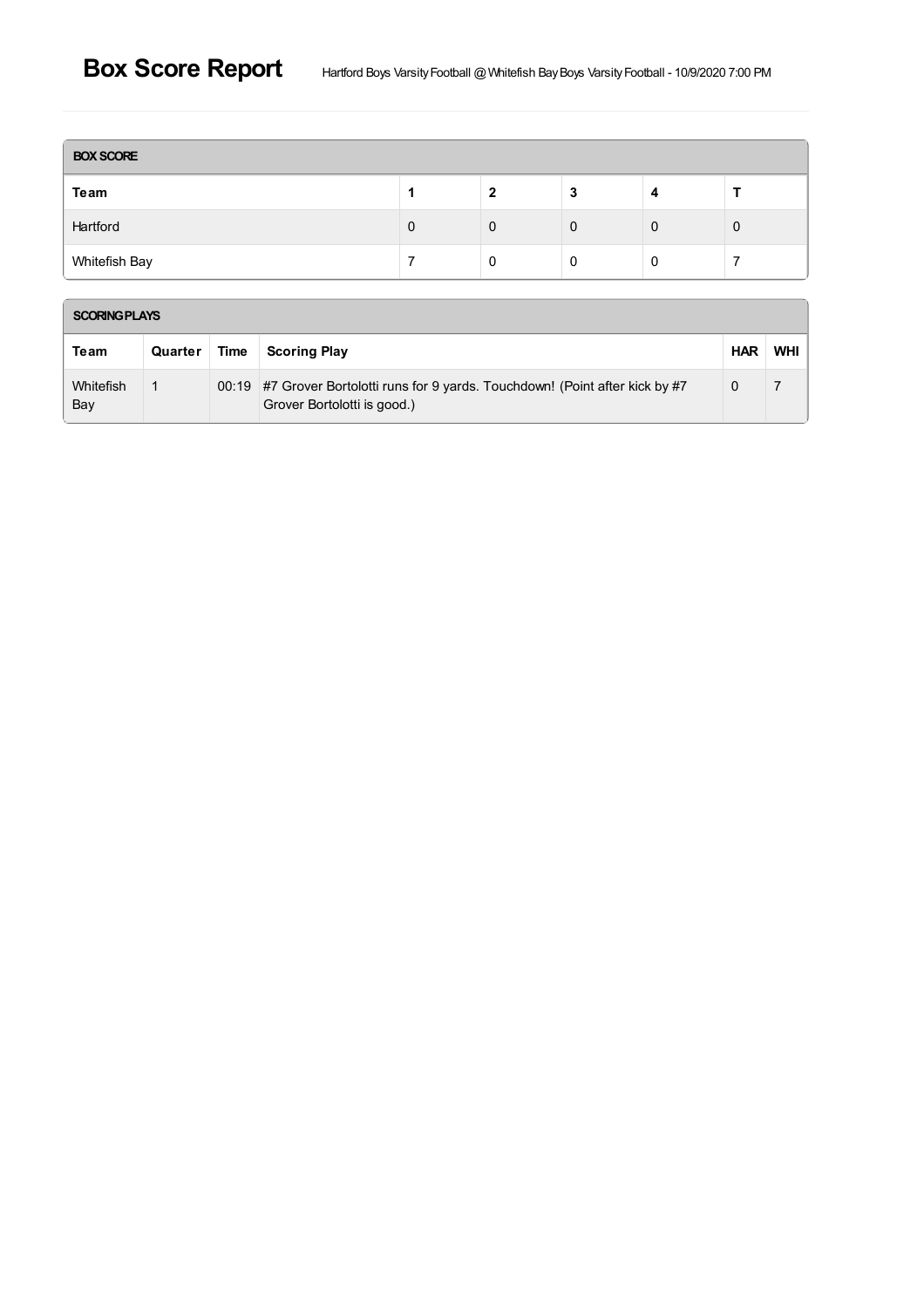| <b>TEAM STAT COMPARISON</b>         |                         |                         |  |  |  |  |
|-------------------------------------|-------------------------|-------------------------|--|--|--|--|
|                                     | <b>Hartford</b>         | <b>Whitefish Bay</b>    |  |  |  |  |
| <b>Total Offense</b>                | 170                     | 256                     |  |  |  |  |
| Number of Plays                     | 40                      | 61                      |  |  |  |  |
| Yards per Play                      | 4.3                     | 4.2                     |  |  |  |  |
| Passing                             | 144                     | 35                      |  |  |  |  |
| <b>Completions - Attempts</b>       | $12 - 28$               | $4 - 7$                 |  |  |  |  |
| Yards per Pass                      | 12.0                    | 8.8                     |  |  |  |  |
| Touchdowns - Interceptions          | $0 - 1$                 | $0 - 0$                 |  |  |  |  |
| Rushing                             | 26                      | 221                     |  |  |  |  |
| <b>Rushing Attempts</b>             | 12                      | 54                      |  |  |  |  |
| Yards per Rush                      | 2.2                     | 4.1                     |  |  |  |  |
| Receiving                           | 144                     | 35                      |  |  |  |  |
| Receiving Completions               | 12                      | $\overline{\mathbf{4}}$ |  |  |  |  |
| Yards per Catch                     | 12.0                    | 8.8                     |  |  |  |  |
| Penalties - Yards                   | $4 - 40$                | $10 - 70$               |  |  |  |  |
| Turnovers                           | $\overline{c}$          | $\pmb{0}$               |  |  |  |  |
| Fumbles - Lost                      | $1 - 1$                 | $1 - 0$                 |  |  |  |  |
| Interceptions Thrown                | $\mathbf{1}$            | $\pmb{0}$               |  |  |  |  |
| Punting Attempts - Average Distance | $5 - 47.8$              | $6 - 38.7$              |  |  |  |  |
| Defensive Sacks - Yards             | $1 - 11$                | $0 - 0$                 |  |  |  |  |
| Time of Possession                  | 00:15:11                | 00:32:43                |  |  |  |  |
| Downs                               |                         |                         |  |  |  |  |
| <b>First Downs</b>                  | $\boldsymbol{9}$        | 15                      |  |  |  |  |
| First Downs - Rushing               | $\pmb{0}$               | 13                      |  |  |  |  |
| First Downs - Passing               | $\sqrt{5}$              | $\mathbf{1}$            |  |  |  |  |
| First Downs - Penalties             | $\overline{\mathbf{4}}$ | $\mathbf{1}$            |  |  |  |  |
| Third Down Conversions/Attempts     | 4/10 (40.0%)            | 6/16 (37.5%)            |  |  |  |  |
| Fourth Down Conversions/Attempts    | $0/1$ (0.0%)            | $3/5(60.0\%)$           |  |  |  |  |

| <b>PASSING - HARTFORD</b> |     |     |     |    | <b>PASSING - WHITEFISH BAY</b> |                          |     |     |     |    |     |
|---------------------------|-----|-----|-----|----|--------------------------------|--------------------------|-----|-----|-----|----|-----|
| <b>Name</b>               | Cmp | Att | Yds | TD | Int                            | <b>Name</b>              | Cmp | Att | Yds | TD | Int |
| 6 Austin<br>Kutz          | 12  | 28  | 144 | 0  |                                | 3 Jack<br><b>Stecker</b> | 4   |     | 35  | 0  | 0   |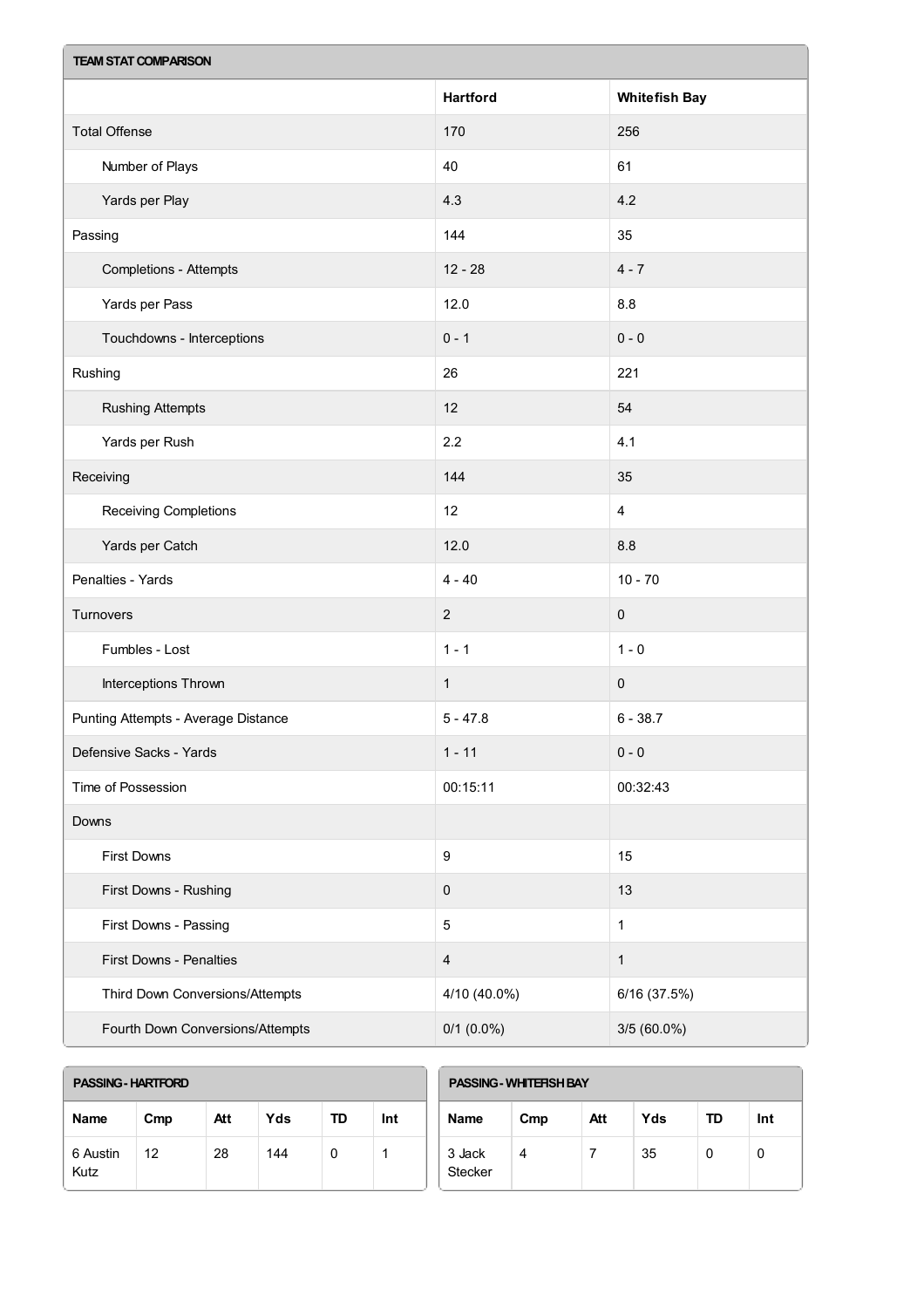| <b>RUSHING - HARTFORD</b> |                |               |     |    |  |  |  |  |
|---------------------------|----------------|---------------|-----|----|--|--|--|--|
| Name                      | Att            | Yds           | Avg | TD |  |  |  |  |
| 23 AJ<br>Pepin            | 10             | 23            | 2.3 | 0  |  |  |  |  |
| 13 Casey<br>Justman       | $\overline{1}$ | $\mathcal{P}$ | 2.0 | 0  |  |  |  |  |
| 46<br>Peyton<br>Barker    | 1              | 1             | 1.0 | 0  |  |  |  |  |

| <b>RUSHING - WHITEFISH BAY</b> |     |      |        |           |  |  |  |
|--------------------------------|-----|------|--------|-----------|--|--|--|
| <b>Name</b>                    | Att | Yds  | Avg    | <b>TD</b> |  |  |  |
| 7 Grover<br>Bortolotti         | 28  | 170  | 6.1    | 1         |  |  |  |
| 10<br>Dominic<br>Bartolone     | 5   | 19   | 3.8    | 0         |  |  |  |
| 15 Nigel<br>Cheeks             | 3   | 18   | 6.0    | 0         |  |  |  |
| 20 Jack<br><b>Nau</b>          | 6   | 15   | 2.5    | 0         |  |  |  |
| 13 Nick<br>Jorndt              | 2   | 0    | 0.0    | 0         |  |  |  |
| 3 Jack<br><b>Stecker</b>       | 10  | $-1$ | $-0.1$ | 0         |  |  |  |

| <b>RECEIVING - HARTFORD</b> |                |                |      |           |  |  |  |  |
|-----------------------------|----------------|----------------|------|-----------|--|--|--|--|
| <b>Name</b>                 | <b>Rec</b>     | Yds            | Avg  | <b>TD</b> |  |  |  |  |
| 13 Casey<br>Justman         | 4              | 57             | 14.3 | 0         |  |  |  |  |
| 23 AJ<br>Pepin              | 2              | 54             | 27.0 | $\Omega$  |  |  |  |  |
| 10<br>Jordan<br>Koch        | 4              | 26             | 6.5  | 0         |  |  |  |  |
| 90 Henry<br>Noyes           | $\overline{2}$ | $\overline{7}$ | 3.5  | 0         |  |  |  |  |

| <b>RECEIVING - WHITERSH BAY</b> |               |     |      |    |  |  |  |
|---------------------------------|---------------|-----|------|----|--|--|--|
| Name                            | Rec           | Yds | Avg  | TD |  |  |  |
| 20 Jack<br>Nau                  | 2             | 20  | 10.0 | 0  |  |  |  |
| 7 Grover<br><b>Bortolotti</b>   | $\mathcal{P}$ | 15  | 7.5  | 0  |  |  |  |

| <b>DEFENSE - HARTFORD</b> |     |      |     |             |            |     |  |
|---------------------------|-----|------|-----|-------------|------------|-----|--|
| <b>Name</b>               | Tkl | Solo | Ast | <b>Sack</b> | <b>TFL</b> | Int |  |
| 55 Noah<br>Heitman        | 1.0 | 1    | 0   | 1.0         | 1.0        | 0   |  |

| <b>DEFENSE - WHITERSH BAY</b> |     |      |     |      |      |     |  |
|-------------------------------|-----|------|-----|------|------|-----|--|
| <b>Name</b>                   | Tkl | Solo | Ast | Sack | TFL. | Int |  |
| 7 Grover<br>Bortolotti        | 0.0 | 0    | 0   | 0.0  | 0.0  |     |  |

| KICKING - HARTFORD |     |            |    |            |  |  |  |
|--------------------|-----|------------|----|------------|--|--|--|
| <b>Name</b>        | FG. | <b>FGA</b> | ΧP | <b>Pts</b> |  |  |  |

| KICKING - WHITERSH BAY        |     |            |    |     |  |  |
|-------------------------------|-----|------------|----|-----|--|--|
| <b>Name</b>                   | FG  | <b>FGA</b> | ХP | Pts |  |  |
| 7 Grover<br><b>Bortolotti</b> | - 0 | U          |    |     |  |  |

| <b>PUNTING - HARTFORD</b> |            |     |      |     |  |  |
|---------------------------|------------|-----|------|-----|--|--|
| Name                      | <b>Num</b> | Yds | Avg  | 120 |  |  |
| 33 AJ<br>Arndt            | 5          | 239 | 47.8 | 3   |  |  |

| <b>PUNTING - WHITERSH BAY</b> |            |     |      |     |  |
|-------------------------------|------------|-----|------|-----|--|
| <b>Name</b>                   | <b>Num</b> | Yds | Avg  | 120 |  |
| 3 Jack<br><b>Stecker</b>      | 6          | 232 | 38.7 |     |  |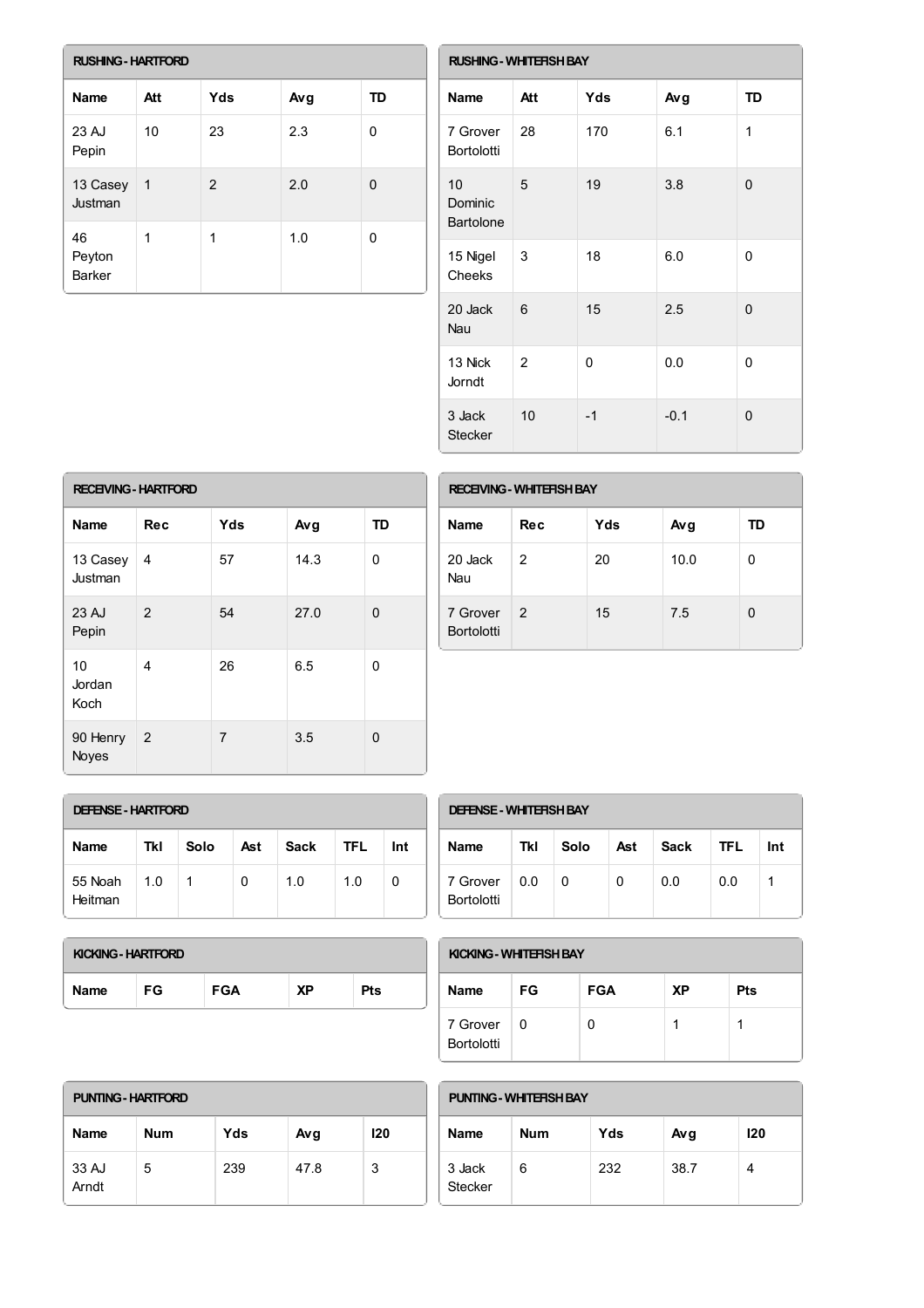| <b>PUNT RETURNS - HARTFORD</b> |     |     |      |    |  |  |
|--------------------------------|-----|-----|------|----|--|--|
| Name                           | Att | Yds | Avg  | TD |  |  |
| 23 AJ<br>Pepin                 | 3   | 43  | 14.3 | 0  |  |  |
| 7 Tynan<br>Selsing             | 1   | 0   | 0.0  | 0  |  |  |

| <b>PUNT RETURNS - WHITERSH BAY</b> |     |     |     |    |  |  |
|------------------------------------|-----|-----|-----|----|--|--|
| <b>Name</b>                        | Att | Yds | Avg | TD |  |  |

г

| <b>Name</b>         | Att | Yds | Avg  | TD |
|---------------------|-----|-----|------|----|
| 13 Casey<br>Justman | 1   | 15  | 15.0 |    |

| KICKOFF RETURNS - WHITERSH BAY |     |     |     |    |  |  |
|--------------------------------|-----|-----|-----|----|--|--|
| Name                           | Att | Yds | Avg | TD |  |  |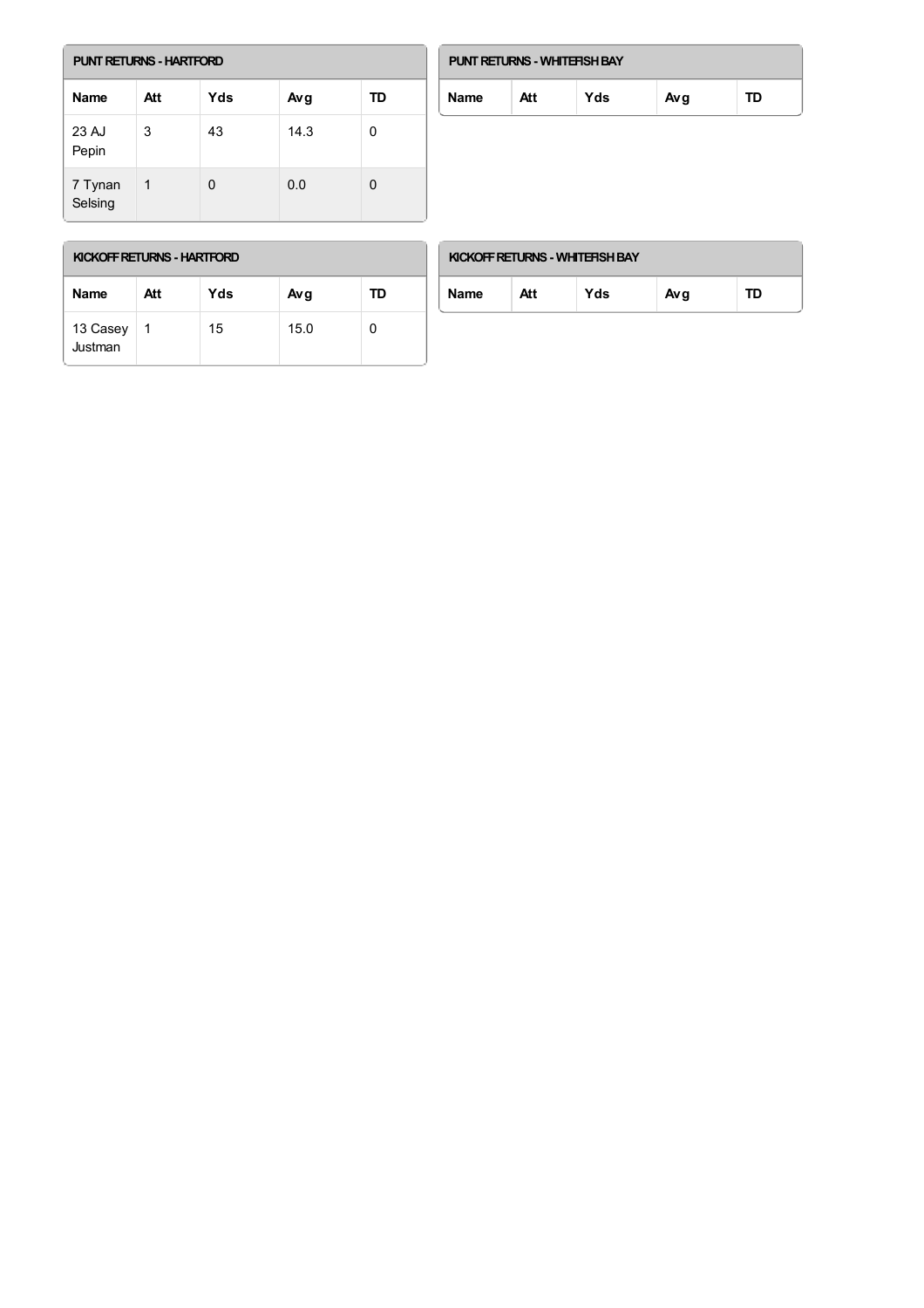## **1ST QUARTER**

#### WW Whitefish Bay at 12:00

| Har<br>Drive<br>Whi<br>Time<br>Play<br>1st and 10 at HAR 40<br>12:00<br>Kickoff by #33 AJ Arndt is a touchback. Blue Dukes will get the ball at the 0 yard line.<br>$\Omega$<br>$\Omega$<br>1st and 10 at WHI 20<br>$\mathbf{0}$<br>12:00<br>#7 Grover Bortolotti runs to the Blue Dukes 33 for 13 yards.<br>$\mathbf{0}$<br>1st and 10 at WHI 33<br><b>Official Time Out</b><br>11:55<br>0<br>0<br>1st and 10 at WHI 33<br>11:55<br>#20 Jack Nau runs to the Blue Dukes 36 for 3 yards.<br>$\Omega$<br>$\mathbf 0$<br>2nd and 7 at WHI 36<br>11:10<br>#7 Grover Bortolotti runs to the Blue Dukes 46 for 10 yards.<br>$\Omega$<br>$\Omega$<br>1st and 10 at WHI 46<br>#7 Grover Bortolotti runs to the Orioles 21 for 33 yards.<br>$\mathbf{0}$<br>10:51<br>$\mathbf{0}$<br>1st and 10 at HAR 21<br>10:42<br>#20 Jack Nau runs to the Orioles 15 for 6 yards.<br>$\Omega$<br>$\Omega$<br>2nd and 4 at HAR 15<br>10:19<br>#7 Grover Bortolotti runs to the Orioles 14 for 1 yards.<br>$\mathbf{0}$<br>$\mathbf{0}$<br>3rd and 3 at HAR 14<br>09:30<br>#13 Nick Jorndt runs to the Orioles 15 for -1 yards. Penalty: offensive holding for 10 yards. Penalty declined.<br>0<br>0<br>4th and 4 at HAR 15<br>09:03<br>#3 Jack Stecker sacked at the Orioles 26 yard line.<br>$\mathbf{0}$<br>$\mathbf{0}$ |  |  |  |
|--------------------------------------------------------------------------------------------------------------------------------------------------------------------------------------------------------------------------------------------------------------------------------------------------------------------------------------------------------------------------------------------------------------------------------------------------------------------------------------------------------------------------------------------------------------------------------------------------------------------------------------------------------------------------------------------------------------------------------------------------------------------------------------------------------------------------------------------------------------------------------------------------------------------------------------------------------------------------------------------------------------------------------------------------------------------------------------------------------------------------------------------------------------------------------------------------------------------------------------------------------------------------------------------------------|--|--|--|
|                                                                                                                                                                                                                                                                                                                                                                                                                                                                                                                                                                                                                                                                                                                                                                                                                                                                                                                                                                                                                                                                                                                                                                                                                                                                                                        |  |  |  |
|                                                                                                                                                                                                                                                                                                                                                                                                                                                                                                                                                                                                                                                                                                                                                                                                                                                                                                                                                                                                                                                                                                                                                                                                                                                                                                        |  |  |  |
|                                                                                                                                                                                                                                                                                                                                                                                                                                                                                                                                                                                                                                                                                                                                                                                                                                                                                                                                                                                                                                                                                                                                                                                                                                                                                                        |  |  |  |
|                                                                                                                                                                                                                                                                                                                                                                                                                                                                                                                                                                                                                                                                                                                                                                                                                                                                                                                                                                                                                                                                                                                                                                                                                                                                                                        |  |  |  |
|                                                                                                                                                                                                                                                                                                                                                                                                                                                                                                                                                                                                                                                                                                                                                                                                                                                                                                                                                                                                                                                                                                                                                                                                                                                                                                        |  |  |  |
|                                                                                                                                                                                                                                                                                                                                                                                                                                                                                                                                                                                                                                                                                                                                                                                                                                                                                                                                                                                                                                                                                                                                                                                                                                                                                                        |  |  |  |
|                                                                                                                                                                                                                                                                                                                                                                                                                                                                                                                                                                                                                                                                                                                                                                                                                                                                                                                                                                                                                                                                                                                                                                                                                                                                                                        |  |  |  |
|                                                                                                                                                                                                                                                                                                                                                                                                                                                                                                                                                                                                                                                                                                                                                                                                                                                                                                                                                                                                                                                                                                                                                                                                                                                                                                        |  |  |  |
|                                                                                                                                                                                                                                                                                                                                                                                                                                                                                                                                                                                                                                                                                                                                                                                                                                                                                                                                                                                                                                                                                                                                                                                                                                                                                                        |  |  |  |
|                                                                                                                                                                                                                                                                                                                                                                                                                                                                                                                                                                                                                                                                                                                                                                                                                                                                                                                                                                                                                                                                                                                                                                                                                                                                                                        |  |  |  |
|                                                                                                                                                                                                                                                                                                                                                                                                                                                                                                                                                                                                                                                                                                                                                                                                                                                                                                                                                                                                                                                                                                                                                                                                                                                                                                        |  |  |  |

 $\frac{1}{10}$  Hartford at 09:03

| <b>Drive</b>         | Time  | Play                                                                                                           | Har            | Whi |
|----------------------|-------|----------------------------------------------------------------------------------------------------------------|----------------|-----|
| 1st and 10 at HAR 26 | 09:03 | Penalty: defensive offsides for 5 yards.                                                                       | C              | 0   |
| 1st and 5 at HAR 31  | 09:03 | #23 AJ Pepin runs to the Orioles 30 for -1 yards.                                                              | $\overline{0}$ | 0   |
| 2nd and 6 at HAR 30  | 08:52 | #6 Austin Kutz pass complete to #10 Jordan Koch at the Orioles 39 for 9 yards.                                 | $\Omega$       | 0   |
| 1st and 10 at HAR 39 | 08:10 | #6 Austin Kutz pass incomplete to Team at the Orioles 39 for 0 yards. Penalty: defensive holding for 10 yards. | $\Omega$       | 0   |
| 1st and 10 at HAR 49 | 08:10 | #46 Peyton Barker runs to the Orioles 50 for 1 yards.                                                          | $\Omega$       | 0   |
| 2nd and 9 at 50      | 08:10 | #6 Austin Kutz pass complete to #13 Casey Justman at the Blue Dukes 46 for 4 yards.                            | $\mathbf 0$    | 0   |
| 3rd and 5 at WHI 46  | 07:04 | #6 Austin Kutz pass incomplete to Team at the Blue Dukes 46 for 0 yards.                                       | $\Omega$       | 0   |
| 4th and 5 at WHI 46  | 06:32 | #33 AJ Arndt punts to the Blue Dukes 0 yard line.                                                              | $\overline{0}$ |     |

# W Whitefish Bay at 06:32

| <b>Drive</b>           | Time  | Play                                                                                                                                | Har          | Whi            |
|------------------------|-------|-------------------------------------------------------------------------------------------------------------------------------------|--------------|----------------|
| 1st and 10 at WHI 20   | 06:32 | #20 Jack Nau runs to the Blue Dukes 26 for 6 yards.                                                                                 | $\Omega$     | $\Omega$       |
| 2nd and 4 at WHI 26    | 06:14 | #7 Grover Bortolotti runs to the Blue Dukes 29 for 3 yards.                                                                         | $\Omega$     | 0              |
| 3rd and 1 at WHI 29    | 05:31 | #7 Grover Bortolotti runs to the Orioles 41 for 30 yards.                                                                           | $\Omega$     | 0              |
| 1st and 10 at HAR 41   | 04:53 | #10 Dominic Bartolone runs to the Orioles 32 for 9 yards.                                                                           | $\Omega$     | 0              |
| 2nd and 1 at HAR 32    | 04:34 | #10 Dominic Bartolone runs to the Orioles 30 for 2 yards. Fumble! Recovered by #72 Caleb Bowers.                                    | 0            | 0              |
| 1st and 10 at HAR 29   | 03:52 | #3 Jack Stecker runs to the Orioles 25 for 4 yards.                                                                                 | $\mathbf{0}$ | $\mathbf 0$    |
| 2nd and 6 at HAR 25    | 03:52 | #7 Grover Bortolotti runs to the Orioles 31 for -6 yards.                                                                           | $\Omega$     | 0              |
| 3rd and 13 at HAR 32   | 02:37 | <b>Official Time Out</b>                                                                                                            | $\mathbf{0}$ | $\mathbf{0}$   |
| 3rd and 12 at HAR 31   | 02:37 | #3 Jack Stecker pass complete to #7 Grover Bortolotti at the Orioles 28 for 3 yards. Penalty: defensive personal foul for 15 yards. | $\Omega$     | $\Omega$       |
| 1st and 10 at HAR 14   | 02:37 | #10 Dominic Bartolone runs to the Orioles 9 for 5 yards.                                                                            | $\mathbf{0}$ | $\mathbf{0}$   |
| 2nd and 5 at HAR 9     | 01:27 | #10 Dominic Bartolone runs to the Orioles 9 for 0 yards.                                                                            | $\Omega$     | $\Omega$       |
| 3rd and 5 at HAR 9     | 00:19 | #7 Grover Bortolotti runs for 9 yards. Touchdown! (Point after kick by #7 Grover Bortolotti is good.)                               | 0            | $\overline{7}$ |
| 胤<br>Hartford at 00:19 |       |                                                                                                                                     |              |                |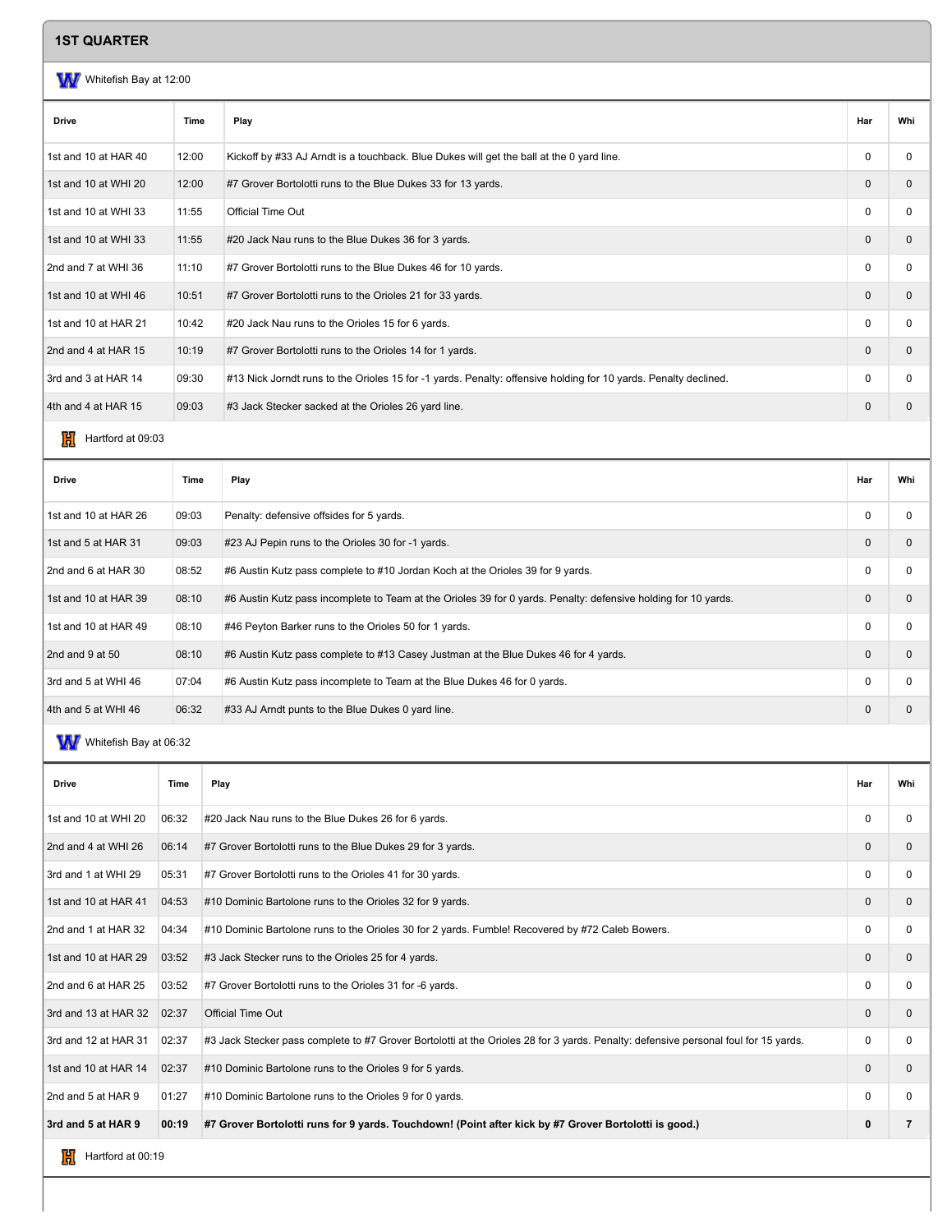| <b>Drive</b>         | Time  | Play                                                                                     | Har      | Whi |
|----------------------|-------|------------------------------------------------------------------------------------------|----------|-----|
| 1st and 10 at WHI 40 | 00:19 | Kickoff by #3 Jack Stecker is a touchback. Orioles will get the ball at the 0 yard line. | 0        |     |
| 1st and 10 at HAR 20 | 00:19 | #6 Austin Kutz pass incomplete to Team at the Orioles 20 for 0 yards.                    | $\Omega$ |     |
| 2nd and 10 at HAR 20 | 00:13 | #6 Austin Kutz pass complete to #13 Casey Justman at the Orioles 28 for 8 yards.         | 0        |     |
| 3rd and 2 at HAR 28  | 00:00 | Quarter Ended                                                                            | 0        |     |

## **2ND QUARTER**

 $\frac{1}{2}$  Hartford at 12:00

| <b>Drive</b>         | Time  | Play                                                                                                                     | Har          | Whi |
|----------------------|-------|--------------------------------------------------------------------------------------------------------------------------|--------------|-----|
| 3rd and 2 at HAR 28  | 12:00 | #6 Austin Kutz pass incomplete to Team at the Orioles 28 for 0 yards. Penalty: defensive pass interference for 15 yards. | C            |     |
| 1st and 10 at HAR 43 | 11:56 | #6 Austin Kutz pass incomplete to Team at the Orioles 43 for 0 yards.                                                    | $\mathbf 0$  |     |
| 2nd and 10 at HAR 43 | 11:52 | #23 AJ Pepin runs to the Orioles 45 for 2 yards.                                                                         | C            |     |
| 3rd and 8 at HAR 45  | 11:52 | #6 Austin Kutz pass incomplete to Team at the Orioles 45 for 0 yards.                                                    | $\mathbf{0}$ |     |
| 4th and 8 at HAR 45  | 10:50 | #33 AJ Arndt punts to the Blue Dukes 5 yard line.                                                                        | C            |     |
|                      |       |                                                                                                                          |              |     |

W Whitefish Bay at 10:50

| <b>Drive</b>         | Time  | Play                                                                      | Har          | Whi |
|----------------------|-------|---------------------------------------------------------------------------|--------------|-----|
| 1st and 10 at WHI 5  | 10:50 | #7 Grover Bortolotti runs to the Blue Dukes 10 for 5 yards.               | $\Omega$     |     |
| 2nd and 5 at WHI 10  | 10:30 | #7 Grover Bortolotti runs to the Blue Dukes 10 for 0 yards.               | $\mathbf{0}$ |     |
| 3rd and 5 at WHI 10  | 09:47 | Time Out called by the Blue Dukes.                                        | $\mathbf 0$  |     |
| 3rd and 5 at WHI 10  | 09:47 | #7 Grover Bortolotti runs to the Blue Dukes 17 for 7 yards.               | $\mathbf{0}$ |     |
| 1st and 10 at WHI 17 | 09:20 | #7 Grover Bortolotti runs to the Blue Dukes 26 for 9 yards.               | $\mathbf 0$  |     |
| 2nd and 1 at WHI 26  | 08:47 | #7 Grover Bortolotti runs to the Blue Dukes 36 for 10 yards.              | $\mathbf{0}$ |     |
| 1st and 10 at WHI 36 | 08:30 | #20 Jack Nau runs to the Blue Dukes 37 for 1 yards.                       | 0            |     |
| 2nd and 9 at WHI 37  | 08:02 | Penalty: offensive false start for 5 yards.                               | $\mathbf{0}$ |     |
| 2nd and 14 at WHI 32 | 07:52 | #3 Jack Stecker runs to the Blue Dukes 37 for 5 yards.                    | $\mathbf 0$  |     |
| 3rd and 9 at WHI 37  | 06:45 | #3 Jack Stecker pass incomplete to Team at the Blue Dukes 37 for 0 yards. | $\mathbf{0}$ |     |
| 4th and 9 at WHI 37  | 06:18 | #3 Jack Stecker punts to the Orioles 19 yard line.                        | 0            |     |

## $\frac{1}{10}$  Hartford at 06:18

| <b>Drive</b>         | Time  | Play                                                                             | Har          | Whi |
|----------------------|-------|----------------------------------------------------------------------------------|--------------|-----|
| 1st and 10 at HAR 19 | 06:18 | #6 Austin Kutz pass complete to #13 Casey Justman at the Orioles 23 for 4 yards. | $\Omega$     |     |
| 2nd and 6 at HAR 23  | 05:57 | #6 Austin Kutz pass complete to #10 Jordan Koch at the Orioles 28 for 5 yards.   | $\mathbf{0}$ |     |
| 3rd and 1 at HAR 28  | 05:28 | Penalty: defensive offsides for 5 yards.                                         | $\Omega$     |     |
| 1st and 10 at HAR 33 | 04:50 | #6 Austin Kutz pass incomplete to Team at the Orioles 33 for 0 yards.            | $\Omega$     |     |
| 2nd and 10 at HAR 33 | 04:35 | #6 Austin Kutz pass incomplete to Team at the Orioles 33 for 0 yards.            | $\Omega$     |     |
| 3rd and 10 at HAR 33 | 04:29 | #6 Austin Kutz pass complete to #23 AJ Pepin at the Orioles 35 for 2 yards.      | $\mathbf{0}$ |     |
| 4th and 8 at HAR 35  | 03:37 | #33 AJ Arndt punts to the Blue Dukes 27 yard line.                               | $\Omega$     |     |
| ---                  |       |                                                                                  |              |     |

W Whitefish Bay at 03:37

| #7 Grover Bortolotti runs to the Blue Dukes 34 for 7 yards.<br>03:37<br>1st and 10 at WHI 27 |  |
|----------------------------------------------------------------------------------------------|--|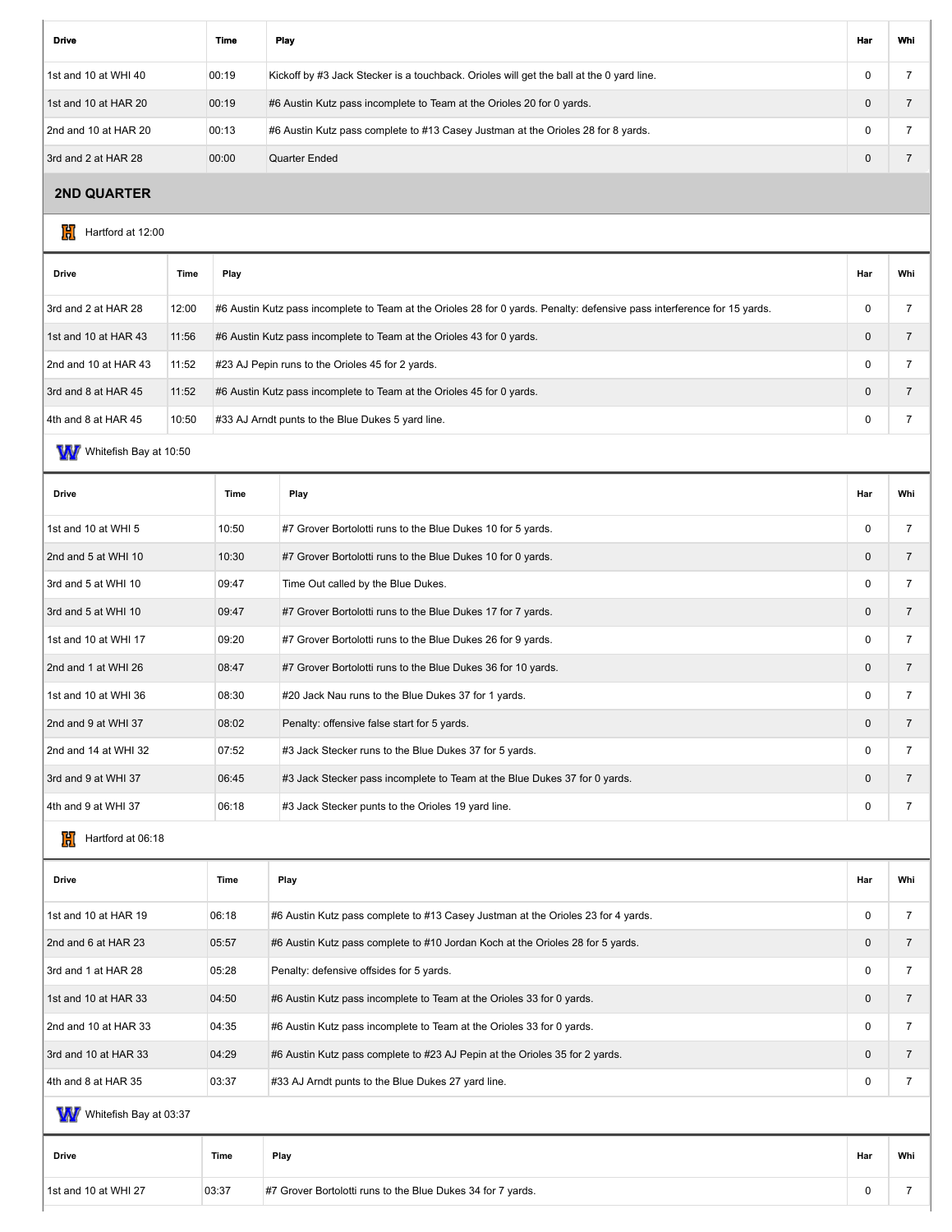| <b>Drive</b>         | <b>Time</b> | Play                                                                            | Har          | Whi            |
|----------------------|-------------|---------------------------------------------------------------------------------|--------------|----------------|
| 2nd and 3 at WHI 34  | 03:22       | #7 Grover Bortolotti runs to the Blue Dukes 36 for 2 yards.                     | $\mathbf{0}$ |                |
| 3rd and 1 at WHI 36  | 02:52       | #7 Grover Bortolotti runs to the Blue Dukes 36 for 0 yards.                     | $\Omega$     |                |
| 4th and 1 at WHI 36  | 02:14       | Time Out called by the Orioles.                                                 | $\mathbf{0}$ |                |
| 4th and 1 at WHI 36  | 02:14       | #3 Jack Stecker runs to the Blue Dukes 40 for 4 yards.                          | 0            |                |
| 1st and 10 at WHI 40 | 02:07       | #3 Jack Stecker pass complete to #20 Jack Nau at the Blue Dukes 46 for 6 yards. | $\mathbf{0}$ | $\overline{7}$ |
| 2nd and 4 at WHI 46  | 01:40       | #20 Jack Nau runs to the Blue Dukes 46 for 0 yards.                             | $\Omega$     |                |
| 3rd and 4 at WHI 46  | 01:13       | #7 Grover Bortolotti runs to the Blue Dukes 49 for 3 yards.                     | $\mathbf{0}$ | $\overline{7}$ |
| 4th and 1 at WHI 49  | 00:53       | Time Out called by the Orioles.                                                 | $\Omega$     |                |
| 4th and 1 at WHI 49  | 00:53       | Time Out called by the Blue Dukes.                                              | $\mathbf{0}$ | 7              |
| 4th and 1 at WHI 49  | 00:44       | #3 Jack Stecker punts to the Orioles 5 yard line.                               | 0            |                |
|                      |             |                                                                                 |              |                |

## $\frac{1}{10}$  Hartford at 00:44

| <b>Drive</b>         | Time  | Play                                                                                         | Har          | Whi |
|----------------------|-------|----------------------------------------------------------------------------------------------|--------------|-----|
| 1st and 10 at HAR 5  | 00:44 | #23 AJ Pepin runs to the Orioles 14 for 9 yards.                                             | $\Omega$     |     |
| 2nd and 1 at HAR 14  | 00:28 | #6 Austin Kutz pass complete to #10 Jordan Koch at the Orioles 20 for 6 yards.               | $\Omega$     |     |
| 1st and 10 at HAR 20 | 00:21 | #6 Austin Kutz pass incomplete to Team at the Orioles 20 for 0 yards. (#7 Grover Bortolotti) | $\Omega$     |     |
| 2nd and 10 at HAR 20 | 00:15 | Time Out called by the Blue Dukes.                                                           | $\Omega$     |     |
| 2nd and 10 at HAR 20 | 00:15 | #23 AJ Pepin runs to the Orioles 29 for 9 yards.                                             | $\Omega$     |     |
| 3rd and 1 at HAR 29  | 00:07 | Time Out called by the Orioles.                                                              | $\Omega$     |     |
| 3rd and 1 at HAR 29  | 00:07 | #6 Austin Kutz pass complete to #10 Jordan Koch at the Orioles 35 for 6 yards.               | 0            |     |
| 1st and 10 at HAR 35 | 00:00 | #6 Austin Kutz pass intended for Team. Intercepted by #7 Grover Bortolotti!                  | $\mathbf{0}$ |     |
|                      |       |                                                                                              |              |     |

# W Whitefish Bay at 00:00

| Drive                | Time  | Play          | Har | Whi |
|----------------------|-------|---------------|-----|-----|
| 1st and 10 at WHI 25 | 00:00 | Quarter Ended |     |     |

## **HALFTIME**

## **3RD QUARTER**

|  | Hartford at 12:00 |
|--|-------------------|
|--|-------------------|

| <b>Drive</b>         | Time  | Play                                                                                                    | Har          | Whi |
|----------------------|-------|---------------------------------------------------------------------------------------------------------|--------------|-----|
| 1st and 10 at WHI 40 | 12:00 | Kickoff by #3 Jack Stecker to the 4 yard line. #13 Casey Justman return to the Orioles 19 for 15 yards. | $\Omega$     |     |
| 1st and 10 at HAR 19 | 11:54 | Penalty: offensive false start for 5 yards.                                                             | $\Omega$     |     |
| 1st and 15 at HAR 14 | 11:53 | #23 AJ Pepin runs to the Orioles 13 for -1 yards.                                                       | $\Omega$     |     |
| 2nd and 16 at HAR 13 | 11:28 | #6 Austin Kutz pass complete to #23 AJ Pepin at the Blue Dukes 35 for 52 yards.                         | $\mathbf{0}$ |     |
| 1st and 10 at WHI 35 | 11:02 | Penalty: offensive false start for 5 yards.                                                             | $\Omega$     |     |
| 1st and 15 at WHI 40 | 11:02 | #6 Austin Kutz pass incomplete to Team at the Blue Dukes 40 for 0 yards.                                | $\Omega$     |     |
| 2nd and 15 at WHI 40 | 10:09 | #6 Austin Kutz pass incomplete to Team at the Blue Dukes 40 for 0 yards. (#7 Grover Bortolotti)         | $\Omega$     |     |
| 3rd and 15 at WHI 40 | 10:03 | #6 Austin Kutz pass incomplete to Team at the Blue Dukes 40 for 0 yards.                                | $\mathbf{0}$ |     |
|                      |       |                                                                                                         |              |     |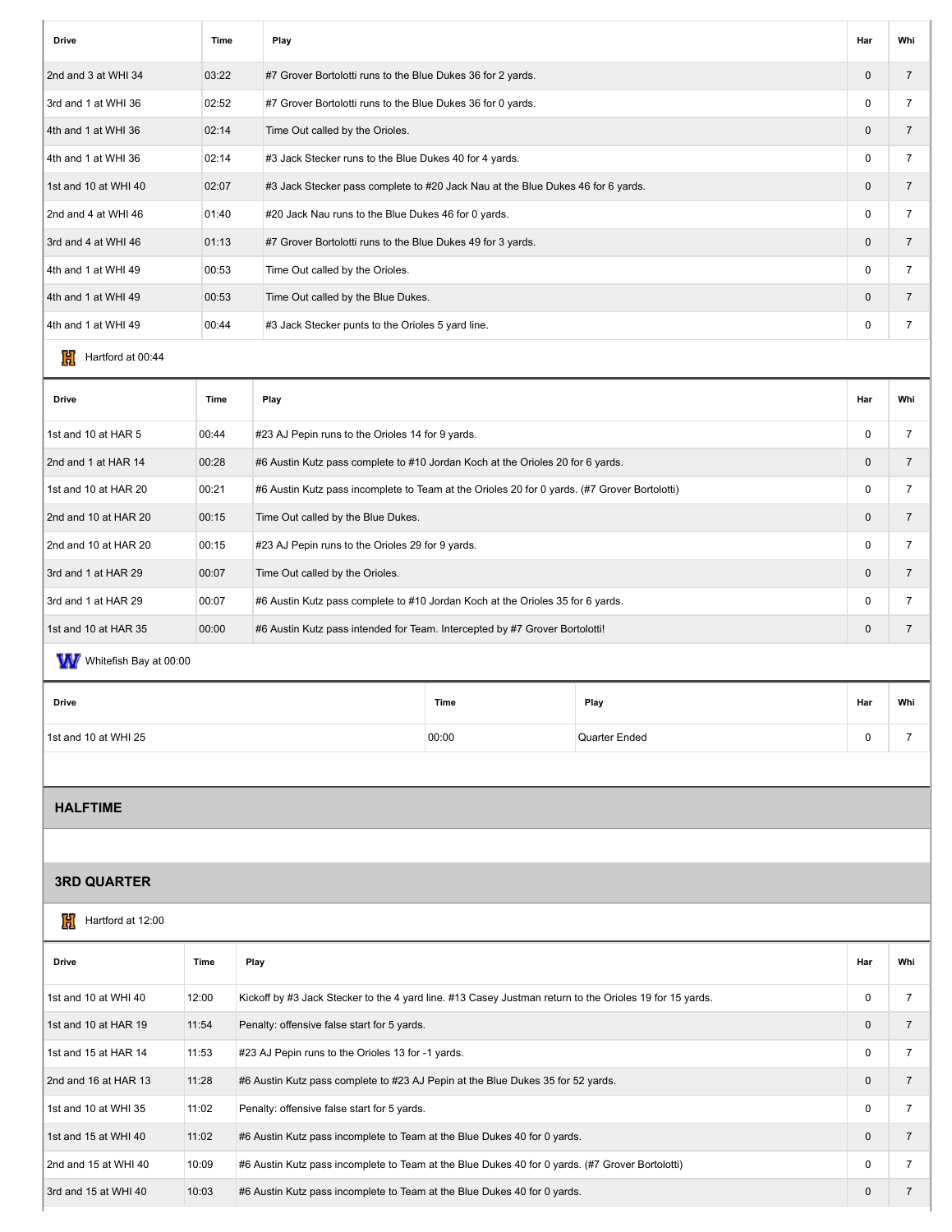| Drive                | Time  | Play                                              | Har | Whi |
|----------------------|-------|---------------------------------------------------|-----|-----|
| 4th and 15 at WHI 40 | 09:46 | #33 AJ Arndt punts to the Blue Dukes 5 yard line. |     |     |

# W Whitefish Bay at 09:46

| <b>Drive</b>         | Time  | Play                                                                                                  | Har          | Whi            |
|----------------------|-------|-------------------------------------------------------------------------------------------------------|--------------|----------------|
| 1st and 10 at WHI 5  | 09:46 | #15 Nigel Cheeks runs to the Blue Dukes 16 for 11 yards.                                              | $\mathbf 0$  | 7              |
| 1st and 10 at WHI 16 | 09:33 | #7 Grover Bortolotti runs to the Blue Dukes 21 for 5 yards.                                           | $\mathbf 0$  | $\overline{7}$ |
| 2nd and 5 at WHI 21  | 08:57 | #7 Grover Bortolotti runs to the Blue Dukes 24 for 3 yards.                                           | 0            | 7              |
| 3rd and 2 at WHI 24  | 08:10 | #7 Grover Bortolotti runs to the Blue Dukes 25 for 1 yards.                                           | $\mathbf{0}$ |                |
| 4th and 1 at WHI 25  | 07:45 | Official Time Out                                                                                     | $\Omega$     | $\overline{7}$ |
| 4th and 1 at WHI 25  | 07:45 | #3 Jack Stecker runs to the Blue Dukes 26 for 1 yards.                                                | $\mathbf 0$  | $\overline{7}$ |
| 1st and 10 at WHI 26 | 07:28 | #15 Nigel Cheeks runs to the Blue Dukes 28 for 2 yards.                                               | 0            | 7              |
| 2nd and 8 at WHI 28  | 07:28 | #13 Nick Jorndt runs to the Blue Dukes 29 for 1 yards.                                                | $\mathbf 0$  | $\overline{7}$ |
| 3rd and 7 at WHI 29  | 06:16 | #3 Jack Stecker pass complete to #7 Grover Bortolotti at the Blue Dukes 41 for 12 yards.              | 0            |                |
| 1st and 10 at WHI 41 | 05:54 | #15 Nigel Cheeks runs to the Blue Dukes 46 for 5 yards.                                               | $\mathbf 0$  | $\overline{7}$ |
| 2nd and 5 at WHI 46  | 05:54 | Penalty: offensive illegal motion for 5 yards.                                                        | $\mathbf 0$  | 7              |
| 2nd and 10 at WHI 41 | 05:08 | #20 Jack Nau runs to the Blue Dukes 40 for -1 yards.                                                  | $\mathbf 0$  | $\overline{7}$ |
| 3rd and 11 at WHI 40 | 04:20 | #3 Jack Stecker pass incomplete to Team at the Blue Dukes 40 for 0 yards.                             | 0            |                |
| 4th and 11 at WHI 40 | 03:59 | #3 Jack Stecker punts to the Orioles 12 yard line. #23 AJ Pepin return to the Orioles 12 for 0 yards. | $\mathbf 0$  | $\overline{7}$ |

## $H$  Hartford at 03:59

| <b>Drive</b>         | Time  | Play                                                                                                           | Har      | Whi |
|----------------------|-------|----------------------------------------------------------------------------------------------------------------|----------|-----|
| 1st and 10 at HAR 12 | 03:59 | #23 AJ Pepin runs to the Orioles 16 for 4 yards.                                                               | $\Omega$ |     |
| 2nd and 6 at HAR 16  | 03:29 | #23 AJ Pepin runs to the Orioles 12 for -4 yards.                                                              | $\Omega$ |     |
| 3rd and 10 at HAR 12 | 03:00 | #6 Austin Kutz pass incomplete to Team at the Orioles 12 for 0 yards. Penalty: defensive holding for 10 yards. | $\Omega$ |     |
| 1st and 10 at HAR 22 | 02:36 | #13 Casey Justman runs to the Orioles 24 for 2 yards.                                                          | $\Omega$ |     |
| 2nd and 8 at HAR 24  | 01:57 | #6 Austin Kutz pass complete to #13 Casey Justman at the Blue Dukes 35 for 41 yards.                           | $\Omega$ |     |
| 1st and 10 at WHI 35 | 01:40 | #6 Austin Kutz pass incomplete to Team at the Blue Dukes 35 for 0 yards.                                       | $\Omega$ |     |
| 2nd and 10 at WHI 35 | 01:16 | #6 Austin Kutz pass complete to #90 Henry Noyes at the Blue Dukes 29 for 6 yards.                              | $\Omega$ |     |
| 3rd and 4 at WHI 29  | 00:57 | #6 Austin Kutz pass incomplete to Team at the Blue Dukes 29 for 0 yards.                                       | $\Omega$ |     |
| 4th and 4 at WHI 29  | 00:44 | #6 Austin Kutz pass incomplete to Team at the Blue Dukes 29 for 0 yards.                                       | $\Omega$ |     |

#### W/Whitefish Bay at 00:44

| Drive                | Time  | Play                                                         | Har | Whi |
|----------------------|-------|--------------------------------------------------------------|-----|-----|
| 1st and 10 at WHI 29 | 00:44 | #10 Dominic Bartolone runs to the Blue Dukes 32 for 3 yards. |     |     |
| 2nd and 7 at WHI 32  | 00:00 | Quarter Ended                                                |     |     |

## **4TH QUARTER**

| W<br>Whitefish Bay at 12:00 |       |                                                             |             |     |  |  |  |  |  |
|-----------------------------|-------|-------------------------------------------------------------|-------------|-----|--|--|--|--|--|
| <b>Drive</b>                | Time  | Play                                                        | Har         | Whi |  |  |  |  |  |
| 2nd and 7 at WHI 32         | 12:00 | #3 Jack Stecker runs to the Blue Dukes 34 for 2 yards.      | 0           |     |  |  |  |  |  |
| 3rd and 5 at WHI 34         | 11:30 | #7 Grover Bortolotti runs to the Blue Dukes 38 for 4 yards. | $\mathbf 0$ |     |  |  |  |  |  |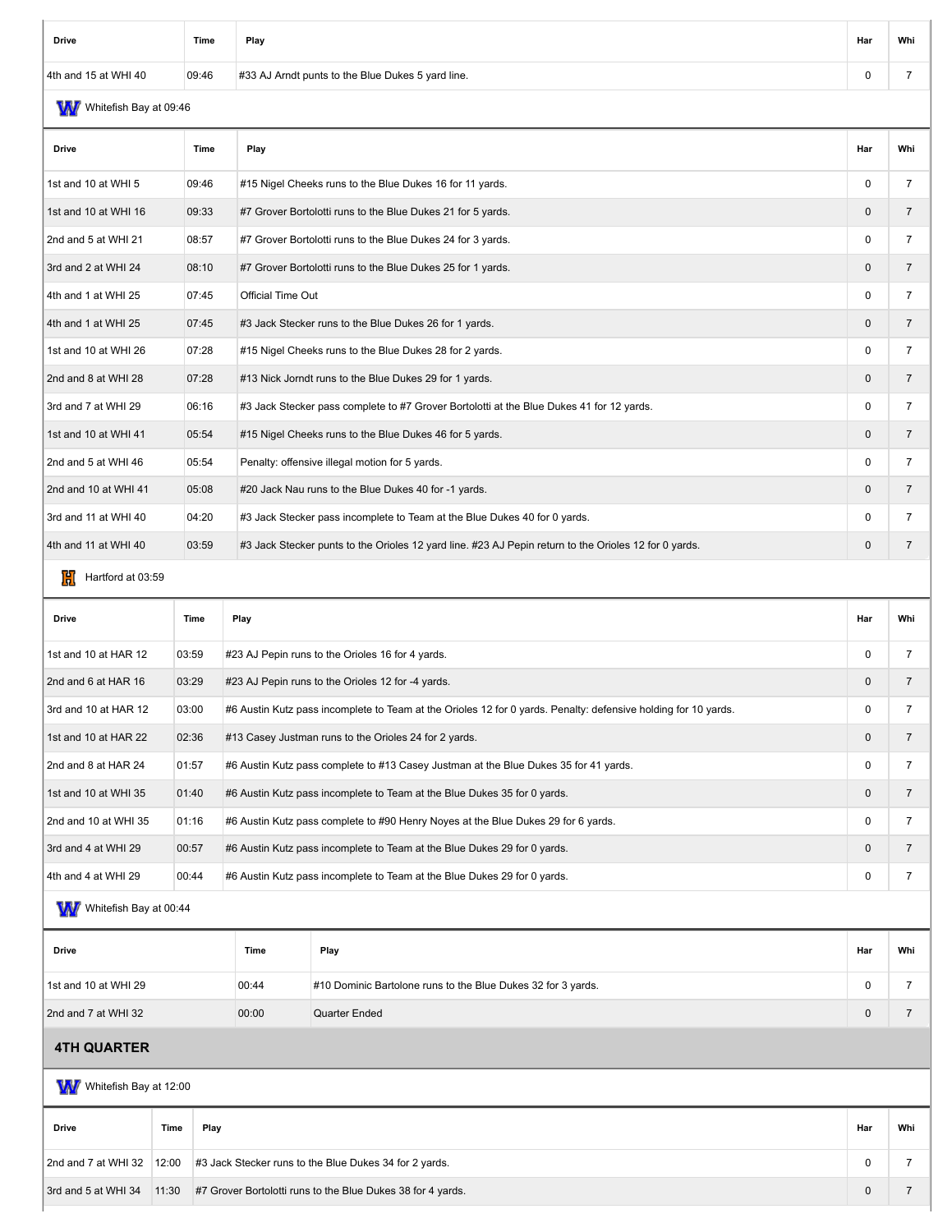| <b>Drive</b>                 | Time                                                   | Play                                                                               |                                                                                                                            |                                                                                                                                                | Har            | Whi            |  |
|------------------------------|--------------------------------------------------------|------------------------------------------------------------------------------------|----------------------------------------------------------------------------------------------------------------------------|------------------------------------------------------------------------------------------------------------------------------------------------|----------------|----------------|--|
| 4th and 1 at WHI 38          | 10:50                                                  |                                                                                    |                                                                                                                            | #3 Jack Stecker runs to the Blue Dukes 39 for 1 yards.                                                                                         | $\mathbf 0$    | 7              |  |
| 1st and 10 at WHI 39   10:35 | #3 Jack Stecker runs to the Blue Dukes 42 for 3 yards. |                                                                                    |                                                                                                                            |                                                                                                                                                | $\mathbf 0$    | 7              |  |
| 2nd and 7 at WHI 42          | 09:35<br>Penalty: offensive false start for 5 yards.   |                                                                                    |                                                                                                                            |                                                                                                                                                | 0              | $\overline{7}$ |  |
| 2nd and 12 at WHI 37 09:10   |                                                        |                                                                                    | Penalty: offensive false start for 5 yards.                                                                                |                                                                                                                                                |                |                |  |
| 2nd and 17 at WHI 32 08:40   |                                                        |                                                                                    | #3 Jack Stecker pass complete to #20 Jack Nau at the Blue Dukes 46 for 14 yards.<br>$\mathbf 0$                            |                                                                                                                                                |                |                |  |
| 3rd and 3 at WHI 46          | 07:48<br>Time Out called by the Blue Dukes.            |                                                                                    |                                                                                                                            |                                                                                                                                                | $\mathbf 0$    | $\overline{7}$ |  |
| 3rd and 3 at WHI 46          | 07:48                                                  |                                                                                    |                                                                                                                            | #3 Jack Stecker sacked at the Blue Dukes 35 yard line. #55 Noah Heitman on the tackle.                                                         | $\mathbf 0$    | 7              |  |
| 4th and 14 at WHI 35 06:58   |                                                        |                                                                                    |                                                                                                                            | Penalty: offensive delay of game for 5 yards.                                                                                                  | $\mathbf 0$    | $\overline{7}$ |  |
| 4th and 19 at WHI 30   06:49 |                                                        | yards.                                                                             |                                                                                                                            | #3 Jack Stecker punts to the Orioles 18 yard line. #23 AJ Pepin return to the Orioles 17 for -1 yards. Penalty: defensive personal foul for 15 | $\mathbf 0$    | $\overline{7}$ |  |
| 191<br>Hartford at 06:49     |                                                        |                                                                                    |                                                                                                                            |                                                                                                                                                |                |                |  |
| <b>Drive</b>                 |                                                        |                                                                                    | Time                                                                                                                       | Play                                                                                                                                           | Har            | Whi            |  |
| 1st and 10 at HAR 9          |                                                        | 06:49                                                                              |                                                                                                                            | #23 AJ Pepin runs to the Orioles 12 for 3 yards.                                                                                               | $\mathbf 0$    | 7              |  |
| 2nd and 7 at HAR 12          |                                                        | 06:21                                                                              |                                                                                                                            | #6 Austin Kutz pass complete to #90 Henry Noyes at the Orioles 13 for 1 yards.                                                                 | $\overline{0}$ | $\overline{7}$ |  |
| 3rd and 6 at HAR 13          |                                                        | 05:30                                                                              |                                                                                                                            | #6 Austin Kutz pass incomplete to Team at the Orioles 13 for 0 yards.                                                                          | $\mathbf 0$    | $\overline{7}$ |  |
| 4th and 6 at HAR 13          |                                                        | 05:07                                                                              |                                                                                                                            | #33 AJ Arndt punts to the Blue Dukes 17 yard line.                                                                                             | $\mathbf 0$    | $\overline{7}$ |  |
| WW Whitefish Bay at 05:07    |                                                        |                                                                                    |                                                                                                                            |                                                                                                                                                |                |                |  |
| <b>Drive</b>                 |                                                        | Time                                                                               | Play                                                                                                                       |                                                                                                                                                | Har            | Whi            |  |
| 1st and 10 at WHI 17         |                                                        | 05:07                                                                              | #7 Grover Bortolotti runs to the Blue Dukes 16 for -1 yards.                                                               |                                                                                                                                                | $\mathbf 0$    | 7              |  |
| 2nd and 11 at WHI 16         |                                                        | 04:40<br>#3 Jack Stecker pass incomplete to Team at the Blue Dukes 16 for 0 yards. |                                                                                                                            | $\mathbf 0$                                                                                                                                    | $\overline{7}$ |                |  |
| 3rd and 11 at WHI 16         |                                                        | 04:17<br>#3 Jack Stecker runs to the Blue Dukes 17 for 1 yards.                    |                                                                                                                            | $\mathbf 0$                                                                                                                                    | 7              |                |  |
| 4th and 10 at WHI 17         |                                                        | 03:17                                                                              | $\mathbf 0$<br>#3 Jack Stecker punts to the Blue Dukes 49 yard line. #23 AJ Pepin return to the Blue Dukes 5 for 44 yards. |                                                                                                                                                |                |                |  |
| 101<br>Hartford at 03:17     |                                                        |                                                                                    |                                                                                                                            |                                                                                                                                                |                |                |  |
| <b>Drive</b>                 |                                                        | Time                                                                               | Play                                                                                                                       |                                                                                                                                                | Har            | Whi            |  |

| Drive              | Time  | Play                                                                                     | Har | Whi |
|--------------------|-------|------------------------------------------------------------------------------------------|-----|-----|
| 1st and 5 at WHI 5 | 03:17 | #23 AJ Pepin runs to the Blue Dukes 3 for 2 yards.                                       |     |     |
| 2nd and 3 at WHI 3 | 02:37 | #23 AJ Pepin runs to the Blue Dukes 3 for 0 yards. Fumble! Recovered by #80 Heath Oberg. |     |     |
|                    |       |                                                                                          |     |     |

W Whitefish Bay at 02:37

| Drive                | Time  | Play                                                         | Har          | Whi |
|----------------------|-------|--------------------------------------------------------------|--------------|-----|
| 1st and 10 at WHI 4  | 02:37 | #7 Grover Bortolotti runs to the Blue Dukes 5 for 1 yards.   | $\Omega$     |     |
| 2nd and 9 at WHI 5   | 02:33 | Time Out called by the Orioles.                              | $\Omega$     |     |
| 2nd and 9 at WHI 5   | 02:33 | #7 Grover Bortolotti runs to the Blue Dukes 7 for 2 yards.   | $\Omega$     |     |
| 3rd and 7 at WHI 7   | 02:26 | Time Out called by the Orioles.                              | $\Omega$     |     |
| 3rd and 7 at WHI 7   | 02:26 | #7 Grover Bortolotti runs to the Blue Dukes 19 for 12 yards. | 0            |     |
| 1st and 10 at WHI 19 | 02:17 | #7 Grover Bortolotti runs to the Blue Dukes 22 for 3 yards.  | $\mathbf{0}$ |     |
| 2nd and 7 at WHI 22  | 01:10 | #7 Grover Bortolotti runs to the Blue Dukes 23 for 1 yards.  | $\Omega$     |     |
| 3rd and 6 at WHI 23  | 00:56 | Time Out called by the Orioles.                              | $\mathbf{0}$ |     |
| 3rd and 6 at WHI 23  | 00:56 | #7 Grover Bortolotti runs to the Blue Dukes 26 for 3 yards.  | 0            |     |